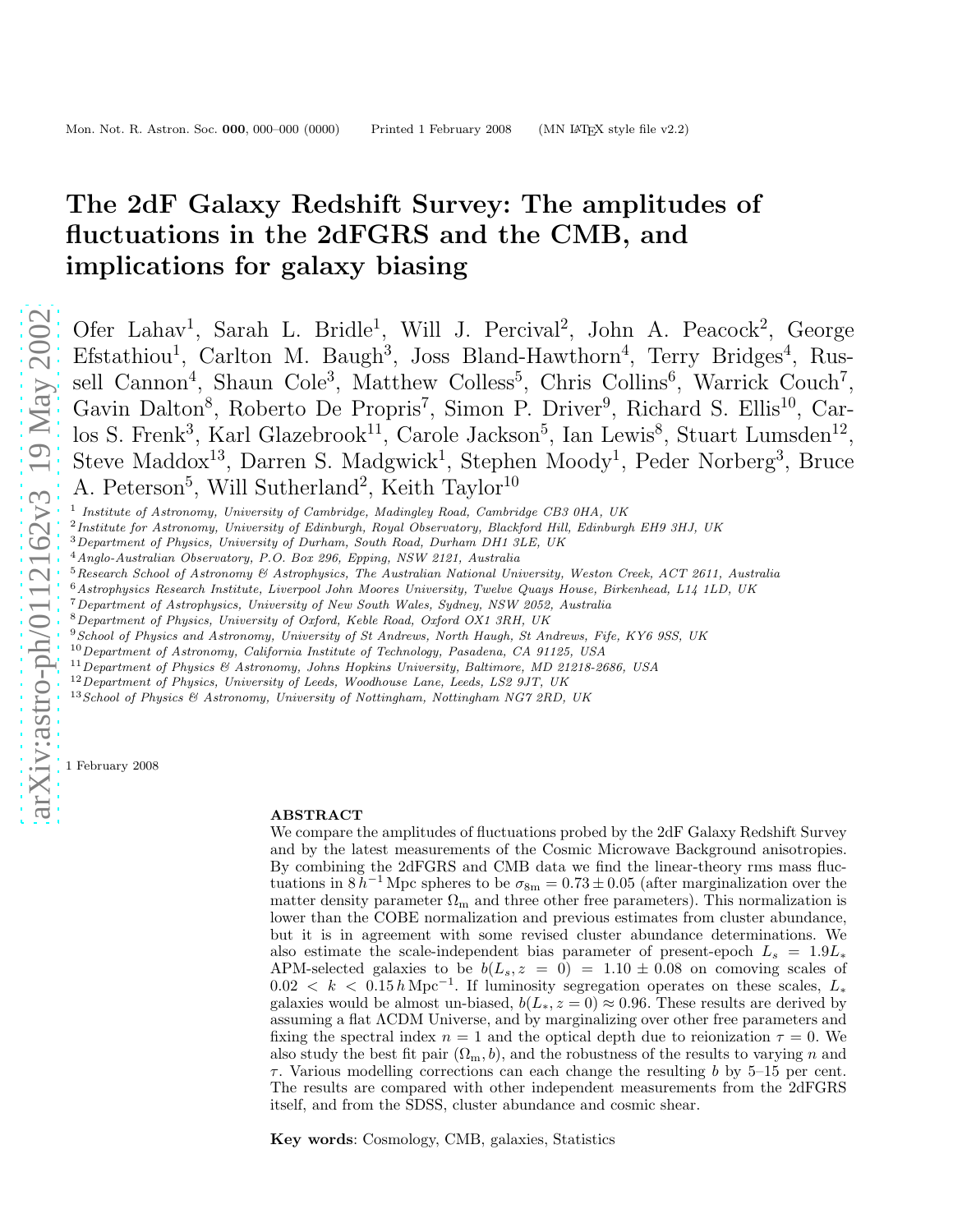# 1 INTRODUCTION

The 2dF Galaxy Redshift Survey (2dFGRS) has now measured over 210 000 galaxy redshifts and is the largest existing galaxy redshift survey (Colless et al. 2001). A sample of this size allows large-scale structure statistics to be measured with very small random errors. Two other 2dFGRS papers, Percival et al. (2001; hereafter P01) and Efstathiou et al. (2001; hereafter E02) have mainly compared the shape of the 2dFGRS and CMB power spectra, and concluded that they are consistent with each other (see also Tegmark, Hamilton & Xu 2001). Here we estimate the amplitudes of the rms fluctuations in mass  $\sigma_{8m}$  and in galaxies  $\sigma_{8g}$ . More precisely, we consider the ratio of galaxy to matter power spectra, and use the ratio of these to define the bias parameter:

$$
b^2 \equiv \frac{P_{\rm gg}(k)}{P_{\rm mm}(k)}.\tag{1}
$$

As defined here, b is in principle a function of scale. In practice, we will measure the average value over the range of wavenumbers  $0.02 < k < 0.15 h \,\mathrm{Mpc}^{-1}$ . On these scales, the fluctuations are close to the linear regime, and there are good reasons (e.g. Benson et al. 2000) to expect that b should tend to a constant. In this study, we will not test the assumption that the biasing is scale-independent, but we do allow it to be function of luminosity and redshift.

A simultaneous analysis of the constraints placed on cosmological parameters by different kinds of data is essential because each probe – e.g. CMB, Type Ia supernovae (SNe Ia), redshift surveys, cluster abundance, and peculiar velocities – typically constrains a different combination of parameters (e.g. Bahcall et al. 1999; Bridle et al. 2000, 2001a; E02). A particular case of joint analysis is that of galaxy redshift surveys and the Cosmic Microwave Background (CMB). While the CMB probes the fluctuations in matter, the galaxy redshift surveys measure the perturbations in the light distribution of particular tracer (e.g. galaxies of certain type). Therefore, for a fixed set of cosmological parameters, a combination of the two can tell us about the way galaxies are 'biased' relative to the mass fluctuations (e.g. Webster et al. 1998).

A well-known problem in estimating cosmological parameters is the degeneracy of parameters, and the choice of free parameters. Here we consider three classes of parameters:

(i) Parameters that are fixed by theoretical assumptions or prejudice (which may be supported by observational evidence). Here we assume a flat Universe (i.e. zero curvature), and no tensor component in the CMB (for discussion of the degeneracy with respect to these parameters see E02).

(ii) The 'free parameters' that are of interest to address a particular question. For the joint 2dFGRS & CMB analysis presented here we consider five free parameters: the matter density parameter  $\Omega_{\rm m}$ , the linear-theory amplitude of the mass fluctuations  $\sigma_{8m}$ , the present-epoch linear biasing parameter  $b(L_s, z = 0)$  (for the survey effective luminosity  $L_s \simeq 1.9L_*$ ), the Hubble constant  $h \equiv H_0/(100 \,\mathrm{km\,s}^{-1})$ , and the baryon density parameter  $\omega_{\rm b} \equiv \Omega_{\rm b} h^2$ . As we are mainly interested in combinations of  $\sigma_{8m}$ , b and  $\Omega_{m}$ , we shall marginalize over the remaining parameters.

(iii) The robustness of the results to some 'extra parameters', that are uncertain. Here we consider the optical

depth  $\tau$  due to reionization (see below) and the primordial spectral index n. We use as our canonical values  $\tau = 0$  and  $n = 1$ , but we also quote the results for other possibly realistic values,  $\tau = (0.05, 0.2)$  and  $n = (0.9, 1.1)$ .

The outline of this paper is as follows. In Section 2 we derive  $\sigma_{8g}$  from the 2dFGRS alone, taking into account corrections for redshift-space distortion and for epochdependent and luminosity-dependent biasing. In Section 3 we derive  $\sigma_{8m}$  from the latest CMB data. In Section 4 we present a joint analysis of 2dFGRS & CMB. Finally, in Section 5 we compare and contrast our measurements with other cosmic probes.

# 2 THE AMPLITUDE OF THE 2dFGRS FLUCTUATIONS

# 2.1  $\sigma_{8g}^{\text{S}}$  from the fitted power spectrum

An initial estimate of the convolved, redshift-space power spectrum of the 2dFGRS has already been determined (P01), using the Fourier-transform-based technique described by Feldman, Kaiser & Peacock (1994; hereafter FKP) for a sample of 160 000 redshifts. On scales  $0.02 < k <$  $0.15 \hat{h} \, \text{Mpc}^{-1}$ , the data are robust and the shape of the power spectrum is not affected by redshift-space or non-linear effects, though the amplitude is increased by redshift-space distortions (see later). We use the resulting power spectrum from P01 in this paper to constrain the amplitude of the fluctuations.

As explained above, we define the bias parameter as the square root of the ratio of the galaxy and mass power spectra on large scales. We shall assume that the mass power spectrum can be described by a member of the family of models dominated by Cold Dark Matter (CDM). Such models traditionally have their normalization described by the lineartheory value of the rms fractional fluctuations in density averaged in spheres of  $8 h^{-1}$  Mpc radius:  $\sigma_{8m}$ . It is therefore convenient to define a corresponding measure for the galaxies,  $\sigma_{8g}$ , such that we can express the bias parameter as

$$
b = \frac{\sigma_{8g}}{\sigma_{8m}}.\tag{2}
$$

The scale of 8  $h^{-1}$  Mpc was chosen historically because  $\sigma_{8g} \sim$ 1 from the optically-selected Lick counts (Peebles 1980), so it may seem impossible by definition to produce a linear-theory σ<sub>8</sub> for galaxies. In practice, we define σ<sub>8g</sub> to be the value required to fit a CDM model to the power-spectrum data on linear scales  $(0.02 < k < 0.15 h \text{ Mpc}^{-1})$ . From this point of view, one might equally well specify the normalization via e.g.  $\sigma_{20}$ ; however, the  $\sigma_8$  parameter is more familiar in the context of CDM models. The regions of the power spectrum that generate the  $\sigma_8$  signal are at only slightly higher k than our maximum value, so no significant uncertainty arises from extrapolation. A final necessary complication of the notation is that we need to distinguish between the apparent values of  $\sigma_{8g}$  as measured in redshift space  $(\sigma_{8g}^S)$  and the real-space value that would be measured in the absence of redshiftspace distortions  $(\sigma_{8g}^R)$ . It is the latter value that is required in order to estimate the bias.

The 2dFGRS power spectrum (Fig. 1) is fitted in P01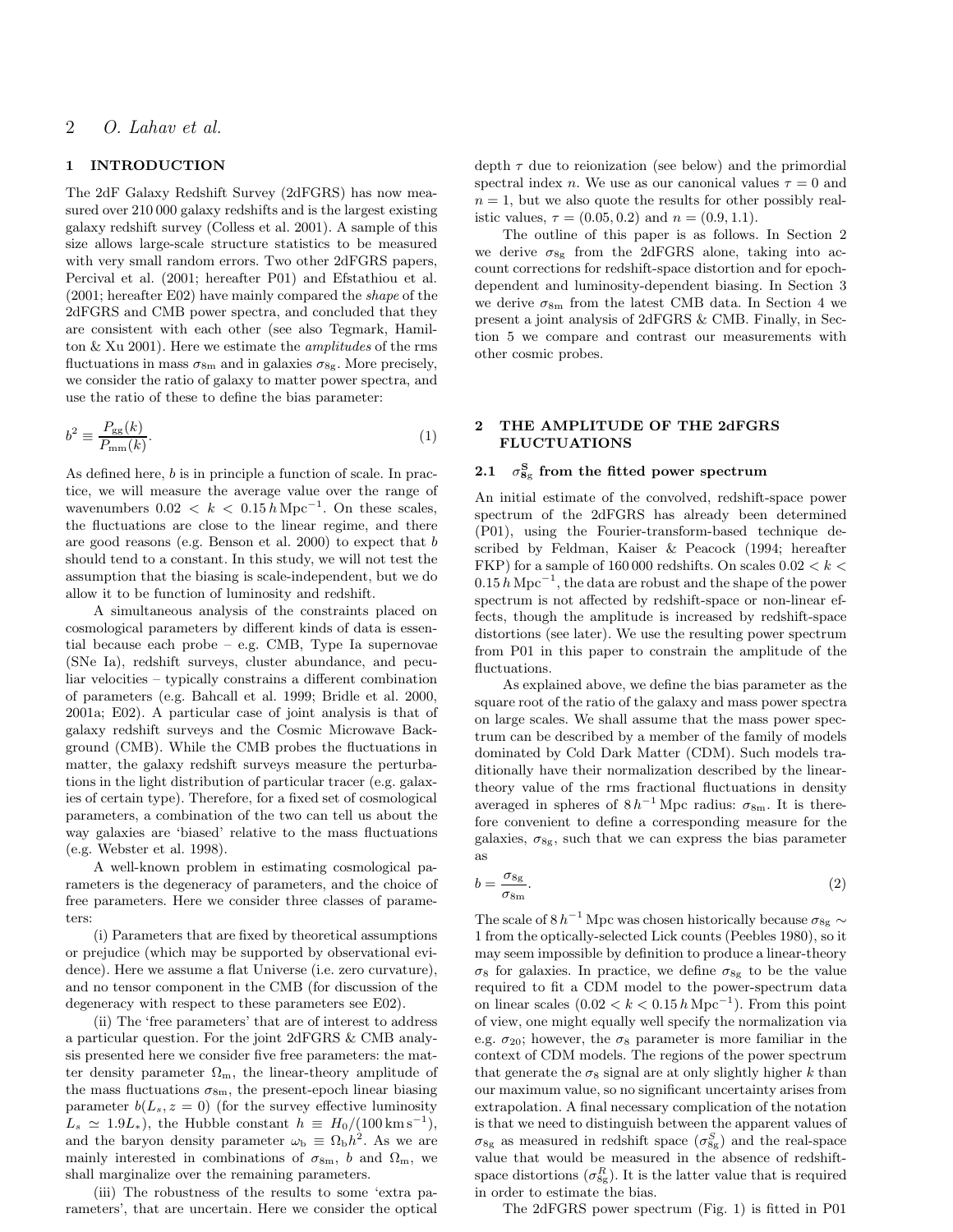

Figure 1. The observed (i.e. convolved with the window function) 2dFGRS power spectrum (as derived in P01). The solid line shows a linear theory ΛCDM fit (convolved with the window function) with  $\Omega_{\rm m}h = 0.2, \Omega_{\rm b}/\Omega_{\rm m} = 0.15, h = 0.7, n = 1$  and best-fitting  $\sigma_{8g}^{S}(z_s, L_s) = 0.94.$  Only the range  $0.02 \, < \, k \, < \, 0.15 \, h \, {\rm Mpc}^{-1}$ is used at the present analysis (roughly corresponding to CMB harmonics  $200 < \ell < 1500$  in a flat  $\Omega_m = 0.3$  Universe). The good fit of the linear theory power spectrum at  $k > 0.15 h \,\mathrm{Mpc}^{-1}$  is due to a conspiracy between the non-linear growth and finger-of-god smearing (integrating over the observed  $P(k)$  therefore provides another way of estimating the normalization, giving  $\sigma_{8g}^S \simeq 0.95$ ).



Figure 2. The likelihood function of 2dFGRS as a function of of the galaxy fluctuation amplitude in redshift space  $\sigma_{8g}^S(L_s, z_s)$ and the present epoch  $\Omega_{\rm m}$ . The marginalization over the Hubble constant is done with a Gaussian centred at  $h = 0.7$  and standard deviation of 0.07. Other parameters are held fixed ( $n = 1, \omega_{\rm b} =$ 0.02). The contours contain 68 per cent and 95 per cent of the probability.

over the above range in  $k$ , assuming scale-invariant primordial fluctuations and a ΛCDM cosmology, for four free parameters:  $\Omega_{\rm m}h$ ,  $\Omega_{\rm b}/\Omega_{\rm m}$ , h and the redshift space  $\sigma_{8g}^S$  (using the transfer function fitting formulae of Eisenstein & Hu 1998) . Assuming a Gaussian prior on the Hubble constant  $h = 0.7 \pm 0.07$  (based on Freedman et al. 2001) the shape of the recovered spectrum within the above  $k$ -range was used to yield 68 per cent confidence limits on the shape parameter  $\Omega_{\rm m}h = 0.20 \pm 0.03$ , and the baryon fraction  $\Omega_{\rm b}/\Omega_{\rm m} = 0.15 \pm 0.07$ , in accordance with the popular 'concordance' model<sup>1</sup>. Although the  $\Lambda$ CDM model with comparable amounts of dark matter and dark energy is rather esoteric, it is remarkable that the 2dFGRS measurement shows such good consistency with other cosmological probes such as CMB, SNe, and Big Bang Nucleosynthesis (BBN).

We find that  $\sigma_{8g}^S$  depends only weakly on the other three parameters, with the strongest correlation with  $\Omega_{\rm m}$ . For fixed 'concordance model' parameters  $n = 1, \Omega_m$  =  $1 - \Omega_{\Lambda} = 0.3$ ,  $\omega_{\rm b} = 0.02$  and a Hubble constant  $h = 0.70$ , we find that the amplitude of 2dFGRS galaxies in redshift space is  $\sigma_{8g}^S(L_s, z_s) = 0.94$  (when all other parameters are held fixed, the formal errors are unrealistically tiny, only a few percent, and hence we do not quote them). In the FKP method, the normalization of the power spectrum depends on the radial number density and weighting function, and a number of different methods have been suggested for calculating the normalization (Sutherland et al. 1999) using a random catalogue designed to Poisson sample the survey region. P01 tried all of the suggested methods for the 2dF-GRS data and found no significant change in the power spectrum normalization. Therefore, although this calculation remains a potential cause of systematic error in the powerspectrum normalization, we shall assume hereafter that the main uncertainty in the derived bias derives from the uncertain cosmological model that is needed in order to connect the galaxy power spectrum with the mass power spectrum from the CMB.

On keeping  $\Omega_{\rm m}$  free and marginalizing over h with a Gaussian prior (with  $h = 0.7 \pm 10$  per cent) we obtain Fig. 2. The external constraint on  $h$  that we impose translates to a constraint on  $\Omega_{\rm m}$  through the 2dFGRS sensitivity to the matter power spectrum shape, which is roughly  $\Omega_{\rm m} h$ . On marginalizing over  $\Omega_{\rm m}$  we find  $\sigma_{8g}^S = 0.94 \pm 0.02$ , in agreement with the best-fit non-marginalized result<sup>2</sup>.

## 2.2 Corrections for redshift and luminosity effects

In reality, the effective redshift for the P01 analysis is not zero, but  $z_s \sim 0.17$ . This is higher than the median redshift of 2dFGRS ( $z_m \sim 0.11$ ) due to the weighting scheme used in estimating the power spectrum. Similarly,  $L_s \simeq 1.9L_*$ , rather than the  $L_s \simeq L_*$  that would apply for a flux-limited sample. We can then derive  $\sigma_{8g}^S(L_s, z_s)$  directly, but for comparison with other studies we make further steps of calcu-

 $1$  As shown in P01, the likelihood analysis gives a second (nonstandard) solution, with  $\Omega_{\rm m}h \sim 0.6$ , and the baryon fraction  $\Omega_{\rm b}/\Omega_{\rm m} = 0.4$ , which generates baryonic 'wiggles'. We ignore this case at the present analysis and using the likelihood function over the range  $0.1 < \Omega_{\rm m} h < 0.3$ ,  $0.0 < \Omega_{\rm b} / \Omega_{\rm m} < 0.4$ ,  $0.4 < h < 0.9$ and  $0.75 < \sigma_{8g}^S < 1.14$ . We also note that even if there are features in the primordial power spectrum, they would get washed out by the 2dFGRS window function (Elgaroy, Gramann & Lahav 2002) We emphasise again that here  $\sigma_{8g}$  is the linear-theory normalization, not the observed non-linear  $\sigma_{8eNL}$ . For example, the 2dFGRS correlation function of Norberg et al. (2001a) can be translated to a non-linear  $\sigma_{8\text{gNL}}^R(L_*) = 0.87 \pm 0.07$ , at an effective redshift of approximately 0.07. In practice, nonlinear corrections to  $\sigma_8$  are expected to be relatively small for CDM-like spectra (see Fig. 1).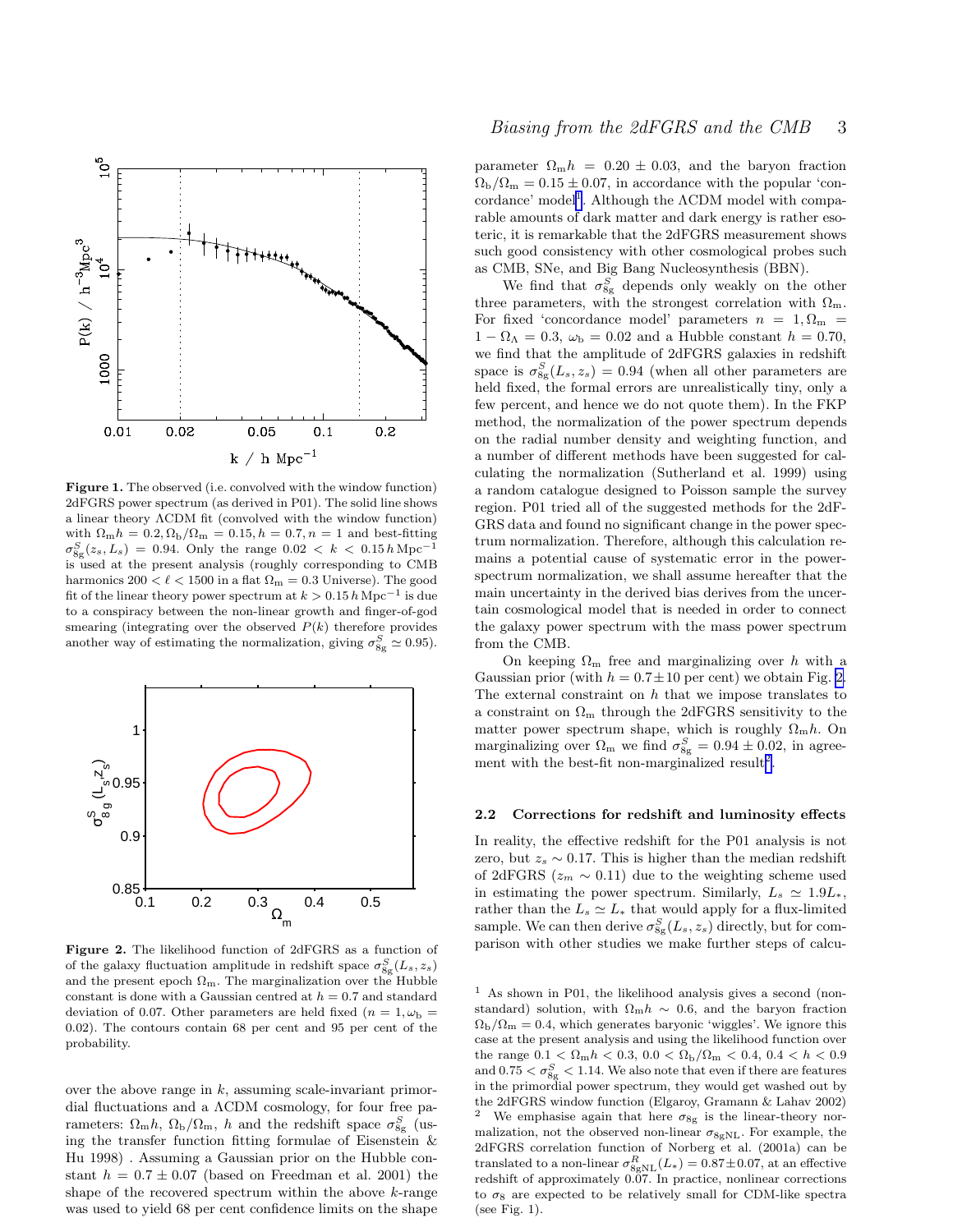<span id="page-3-0"></span>

Figure 3. A compilation of the latest CMB data points from COBE, Boomerang, Maxima and DASI against spherical harmonic  $\ell$ . The line shows the predicted angular power spectrum for a  $\Lambda$ CDM model with  $n = 1$ ,  $\Omega_{\rm m} = 1 - \Omega_{\Lambda} = 0.3$ ,  $\omega_{\rm b} = 0.02$ (BBN value),  $h = 0.70$ ,  $\tau = 0.0$ , and the best-fit normalization to the given CMB data points  $\sigma_{8m} = 0.83$ . Note that this normalization is lower than the traditional COBE-only normalization (see Table 1). A similar model is also the best fit to the shape of the 2dFGRS galaxy power spectrum (Fig. 1).

lating  $\sigma_{8g}^R(L_s, z=0)$  and then  $\sigma_{8g}^R(L_*, z=0)$ . This requires corrections which depend on the nature of galaxy formation and on clustering with redshift. Some of the corrections themselves depend on cosmological parameters, and our procedure solves for the best-fitting values in a self-consistent way.

We start by evaluating the conversion from redshift space to real space at the survey effective redshift  $z_s$  for galaxies with effective luminosity  $L_s$ :

$$
\sigma_{8g}^{R}(L_s, z_s) = \sigma_{8g}^{S}(L_s, z_s) / K^{1/2} [\beta(L_s, z_s)] . \tag{3}
$$

where

$$
K[\beta] = 1 + \frac{2}{3}\beta + \frac{1}{5}\beta^2
$$
\n(4)

is Kaiser's (1987) factor, derived in linear theory and the distant-observer approximation<sup>3</sup>. The dependence of  $\beta$  on redshift can be written as:

$$
\beta(L_s, z_s) \simeq \Omega_{\rm m}^{0.6}(z_s)/b(L_s, z_s), \tag{5}
$$

assuming linear biasing [for more general biasing schemes see e.g. Dekel & Lahav (1999) and references therein].

The evolution of the matter density parameter with redshift is

$$
\Omega_{\rm m}(z) = \Omega_{\rm m} (1+z)^3 (H/H_0)^{-2}
$$
 (6)  
with

 $^3\,$  More precisely, the redshift-space distortion factor depends on the auto power spectra  $P_{mm}(k)$  and  $P_{gg}(k)$  for the mass and the galaxies, and on the mass–galaxies cross power spectrum  $P_{mg}(k)$ (Dekel & Lahav 1999; Pen 1998; Tegmark et al. 2001). The model of equations (3–5) is only valid for a scale-independent bias factor b that obeys  $P_{\rm gg}(k) = b P_{\rm mg}(k) = b^2 P_{\rm mm}(k)$ .

$$
(H/H_0)^2 = [\Omega_{\rm m}(1+z)^3 + (1 - \Omega_{\rm m} - \Omega_{\Lambda})(1+z)^2 + \Omega_{\Lambda}].(7)
$$

The variation of  $b(z) = \sigma_{8g}(z)/\sigma_{8m}(z)$  with redshift is even more model-dependent. We assume that the mass fluctuations grow as  $\sigma_{8m}(z) = \sigma_{8m}(0)D(z)$ , where  $D(z)$  (normalized to 1 at  $z = 0$ ) is the growing mode of fluctuations in linear theory [it depends on  $\Omega_{\rm m}$  and  $\Omega_{\Lambda}$ , e.g. Peebles (1980)].

We also assume that galaxy clustering weakly evolves over  $0 < z < 0.2$ , i.e.  $\sigma_{8g}(L_s, 0) \simeq \sigma_{8g}(L_s, z)$ . We shall refer to this simple model as the 'constant galaxy clustering (CGC) model'. Simulations suggest (e.g. Kauffmann et al. 1999; Blanton et al. 2000; Benson et al. 2000; Somerville et al. 2001) that even if the clustering of dark matter halos evolves slightly over this range of redshifts, galaxy clustering evolves much less. Indeed, observationally there is only a weak evolution of clustering of the overall galaxy population over the redshift range  $0.1 < z < 0.5$  (e.g. the CNOC2) survey: Shepherd et al. 2001). Therefore in our simple CGC model (for any luminosity):

$$
b(L_s, z_s) = b(L_s, 0) / D(z_s).
$$
 (8)

There are of course other possible models for the evolution of galaxy clustering with redshift, e.g. the galaxy conserving model (Fry 1996). This model describes the evolution of bias for test particles by assuming that they follow the cosmic flow. It can be written as:

$$
b(L_s, z_s) = 1 + [b(L_s, 0) - 1]/D(z_s).
$$
\n(9)

More elaborate models exist, such as those based on a merging model (e.g. Mo & White 1996; Matarrese et al. 1997; Magliocchetti et al. 1999) or numerical and semi-analytic models (Benson et al. 2000; Somerville et al. 2001).

To estimate the magnitude of these effects we consider the 2dFGRS effective redshift  $z_s = 0.17$ . For a Universe with present-epoch  $\Omega_{\rm m} = 0.3$  and  $\Omega_{\Lambda} = 0.7$  we get  $\Omega_{\rm m}(z_s) = 0.41$ and  $D(z_s) = 0.916$ , hence for the CGC model with  $\Omega_{\rm m} =$ 0.3,  $b(L_s, z_s) = 1.09 b(L_s, 0)$  and  $\beta(L_s, z_s) = 1.10 \beta(L_s, 0)$ .

On the other hand, we can also relate the amplitude of galaxy clustering to the present-epoch mass fluctuations  $\sigma_{8m}$ , which can be estimated from the CMB (see below):

$$
\sigma_{8g}^{R}(L_s, 0) = b(L_s, 0)\sigma_{8m}(0) .
$$
 (10)

Hence by combining equations  $(3)$ ,  $(8)$  and  $(10)$  we can solve for  $b(L_s, 0)$ .

Finally, there is the issue of luminosity-dependent biasing. Although controversial for some while, this effect has now been precisely measured by the 2dFGRS (Norberg et al. 2001a,2002); see also recent results from the SDSS (Zehavi et al. 2001). Norberg et al. (2001a) found from correlationfunction analysis that on scales  $\lesssim 10 h^{-1}$  Mpc

$$
b(L,0)/b(L_*,0) = 0.85 + 0.15(L/L_*)
$$
 (11)

If we assume that this relation also applies in the linear regime probed by our  $P(k)$  on scales  $0.02 < k <$  $0.15 h \text{ Mpc}^{-1}$ , then the linear biasing factor for  $L_*$  galaxies at redshift zero is 1.14 smaller then that for the 2dFGRS galaxies with effective survey luminosity  $L_s = 1.9L_*$  (Kcorrected). However, this is a source of uncertainty, and ultimately it can be answered with the complete 2dFGRS and SDSS surveys by calculating the power spectra in luminosity bins.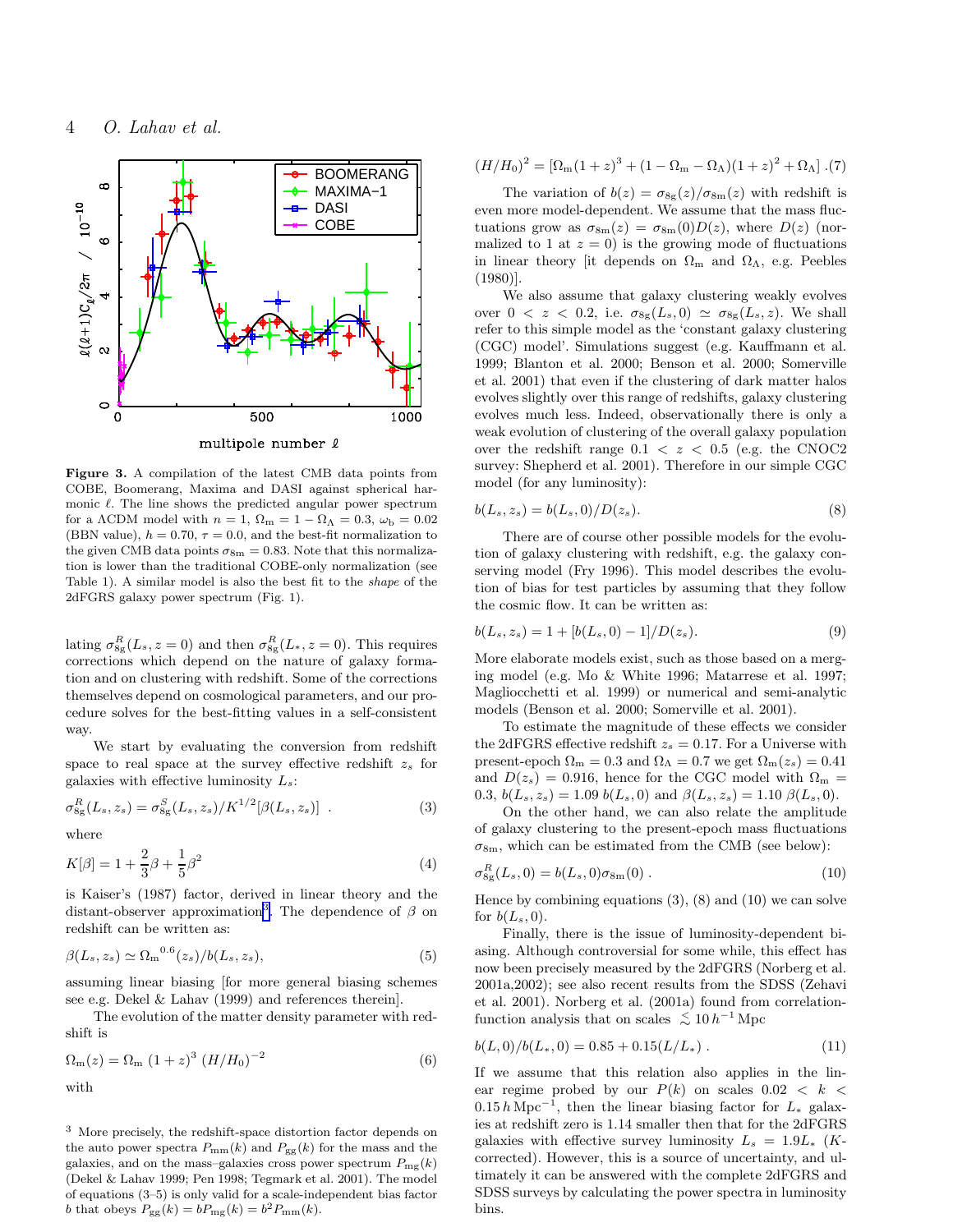The luminosities in equation  $(11)$  have been  $K$ corrected and also corrected for passive evolution of the stellar populations, but the clustering has been measured at various median redshifts (for galaxies at the redshift range  $0.02 < z < 0.28$ . Possible variation of galaxy clustering with redshift is still within measurement errors of Norberg et al. (2001a,2002). For simplicity we shall assume in accord with our CGC model that this relation is redshift-independent over the redshift range of 2dFGRS ( $z \lesssim 0.2$ ). We see that the effects of redshift-space distortion and luminosity bias are quite significant, at the level of more than 10 per cent each.

# 3 THE CMB DATA

The CMB fluctuations are commonly represented by the spherical harmonics  $C_{\ell}$ . The connection between the harmonic  $\ell$  and  $k$  is roughly

$$
\ell \simeq k \, d_A \tag{12}
$$

where for a flat Universe the angular distance to the last scattering surface is well approximated by (Vittorio & Silk 1991):

$$
d_A \simeq \frac{2c}{H_0 \Omega_{\rm m}^{0.4}} \,. \tag{13}
$$

For  $\Omega_{\rm m}$  = 0.3 the 2dFGRS range  $0.02 < k < 0.15\,h\,{\rm Mpc^{-1}}$ corresponds approximately to 200  $\lt$   $\ell$   $\lt$  1500, which is well covered by the recent CMB experiments. We obtain theoretical CMB power spectra using the CMBFAST code (Seljak & Zaldarriaga 1996).

The latest CMB measurements from Boomerang (Netterfield et al. 2001, de Bernardis et al. 2002), Maxima (Lee et al. 2001; Stomper et al. 2001) and DASI (Halverson et al. 2002; Pryke et al. 2002) suggest three acoustic peaks. Parameter fitting to a ΛCDM model indicates consistency between the different experiments, and a best-fit Universe with zero curvature, and an initial spectrum with spectral index  $n \approx 1$  (e.g. Wang, Tegmark & Zaldriaga 2001, hereafter WTZ; E02 and references therein). Unlike the earlier Boomerang and Maxima results, the new data also show that the baryon contribution is consistent with the Big Bang Nucleosynthesis value  $\omega_{\rm b} \simeq 0.02$  (O'Meara et al. 2001).

Various CMB data sets can be combined in different ways (e.g. Jaffe et al. 2001; Lahav et al. 2000). Here we consider two compilations of CMB data:

(a) a compilation of COBE (8 points), Boomerang, Maxima and DASI (hereafter CBMD). The total number of data points in this compilation is 49, plotted in Fig. [3](#page-3-0).

(b) a compilation of 24  $\Delta T/T$  data points from Wang et al. (2001; WTZ), which is based on 105 band-power measurements of almost all available CMB experiments (including the latest Boomerang, Maxima, and DASI data).

Both compilations take into account the calibration errors, which are crucial for estimating the amplitude of fluctuations. For our compilation (a) we use a fast method for marginalization over calibration and beam uncertainties that assumes a Gaussian prior on the calibration and beam corrections (Bridle et al. 2001b). We apply the usual

Table 1. Normalizations for matter fluctuations derived by fitting to CMB data alone. In all the entries (unless otherwise stated) other parameters are fixed at  $\Omega_{\rm m} = 1 - \Omega_{\Lambda} = 0.3, \omega_{\rm b} = 0.02, n = 0.1$ 1 and  $h = 0.7$ . The first three entries were derived via CMBFAST using the COBE points according to the normalization procedure of Bunn & White (1996). The other entries were derived by the best fit multi-variate  $\chi^2$  (including the covariance matrix and window functions) for the WTZ and CBMD data points (the goodness of fit is e.g.  $\chi^2 = 35$  for 24 points in the fourth entry). Quoted error bars are 1-sigma. In some cases formal errors are not quoted as they are unrealistically tiny (few percent) when other parameters are held fixed. Note that both the WTZ and CBMD compilations give normalization lower than the COBEonly normalization.

| Data                                                                 | $\sigma_{\rm 8m}$ |
|----------------------------------------------------------------------|-------------------|
| COBE $(\tau = 0)$ ,                                                  | 0.90              |
| COBE $(\tau = 0.05)$ ,                                               | 0.93              |
| COBE $(\tau = 0.20)$ ,                                               | 0.98              |
| WTZ $(\tau = 0)$ ,                                                   | 0.77              |
| WTZ ( $\tau = 0.05$ ),                                               | 0.80              |
| WTZ $(\tau = 0.20)$ ,                                                | 0.92              |
| CBMD $(\tau = 0)$                                                    | 0.83              |
| CBMD( $\tau = 0$ , marg. over $h = 0.7 \pm 0.07$ )                   | $0.71 \pm 0.07$   |
| CBMD ( $\tau = 0$ , marg. over $h = 0.7 \pm 0.07 \& \Omega_m$ )      | $0.68 \pm 0.07$   |
| CBMD $(\tau = 0) + 2dF$ , marg. over h, $\Omega_m$ , $\omega_b \& b$ | $0.73 \pm 0.05$   |

multi-variate  $\chi^2$  procedure (e.g. Hancock et al. 1998), taking into account the window functions and the covariance matrix (when available). Since the Boomerang and Maxima window functions and correlation matrices are not yet available, we assume that the data points are uncorrelated and use top-hat window functions (as did WTZ). This assumption is validated by the fact that we obtain sensible values of  $\chi^2$  for the best-fitting models.

#### 3.1 CMB-only fits

We first consider the constraints arising from the CMB data alone. Table 1 summarizes various estimates for  $\sigma_{8m}$  from the above two new data sets. Note that these differ from the normalization returned by CMBFAST when only the COBE data are considered. This Table also illustrates the sensitivity of the results to the optical depth to reionization  $\tau$  (see below). We see that differences in data sets and in assumptions on other parameters can easily lead to uncertainties of  $\sim$  10 per cent in the resulting  $\sigma_{8m}$ . Note that the normalizations derived from WTZ are lower than those derived from our compilation. This reflects that fact that WTZ chose to adjust downwards the calibrations of the principal datasets that we prefer to adopt. We incorporate the calibration uncertainties, but make no such adjustment.

Fig. [4](#page-5-0) (dashed lines) shows the likelihood as a function of  $(\Omega_{\rm m}, \sigma_{8\rm m})$  after marginalization over the Hubble constant is done with a Gaussian with  $h = 0.7 \pm 0.07$ , while keeping other parameters fixed ( $n = 1, \omega_{\rm b} = 0.02, \tau = 0.0$ ). We note that for a fixed  $\Omega_{\rm m} = 0.3$  on this diagram the resulting  $\sigma_{8m} \sim 0.7$  is lower that the value we obtained above  $(\sigma_{8m} \sim 0.8)$  when fixing the Hubble constant  $h = 0.7$  and other parameters. This illustrates the sensitivity of the re-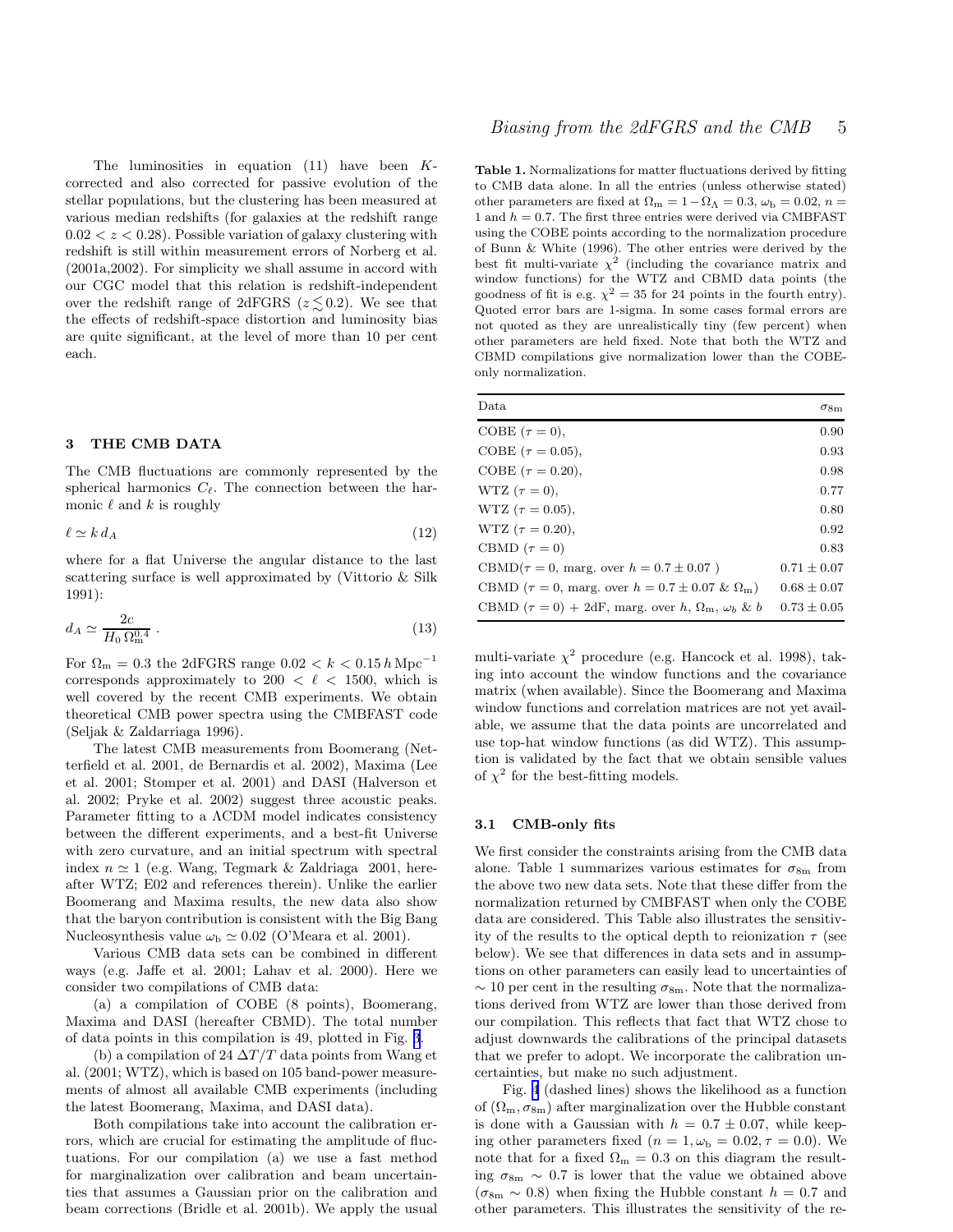<span id="page-5-0"></span>

Figure 4. The likelihood function of CMB alone (dashed lines) in terms of the mass fluctuation amplitude  $\sigma_{8m}$  and the present epoch  $\Omega_{\rm m}$ . The marginalization over the Hubble constant is done with a Gaussian centred at  $h = 0.7$  and standard deviation of 0.07. Other parameters are held fixed  $(n = 1, \omega_b = 0.02, \tau = 0.0)$ . The contours are for (two-parameter) 68 per cent and 95 per cent confidence intervals. The solid lines show the contours (68 per cent and 95 per cent) for the joint 2dFGRS&CMB analysis, after marginalization over h,  $b(L_s, 0)$  and  $\omega_b$ . Other parameters are held fixed ( $n = 1, \tau = 0.0$ ). Note that the contours of 2dFGRS & CMB are much tighter than when using CMB alone. Two recent extreme cluster abundance determinations are overlayed as the upper dotted line (Pierpaoli et al. 2001) and the lower dotted line (Viana et al. 2002).

sults from the CMB alone to the Hubble constant. The external constraint on  $h$  we have imposed cuts off the contours at low and high  $\Omega_{\rm m}$ . This is due to the constraint on  $\Omega_{\rm m}h^2$ that exists from CMB data: a constraint on h thus translates to a constraint on  $\Omega_{\rm m}$ . Completing the marginalization over  $\Omega_{\rm m}$  we find  $\sigma_{8\rm m} = 0.68 \pm 0.07$ . Note that since we assume that the Universe is flat, there are additional constraints on our free parameters that come from the position of the first acoustic peak that make our error bars slightly smaller than studies that marginalize over the curvature of the Universe as well. We overlay in Fig. 4 the constraints from cluster abundance obtained recently by various authors. The cluster abundance constraint is fortunately orthogonal to the CMB constraint, but the spread in normalization values is quite large. It is interesting that some of the latest estimates are in good agreement with our estimates from the CMB and 2dFGRS+CMB (see further discussion below).

#### 4 COMBINING 2dFGRS & CMB

When combining 2dFGRS and CMB data the parameterisation for the log-likelihoods is in five parameters:

$$
\ln \mathcal{L}_{\text{tot}} = \ln \mathcal{L}_{2\text{dFGRS}}[\Omega_{\text{m}}, h, \omega_{\text{b}}, \sigma_{8\text{m}}, b(L_s, 0)] + \ln \mathcal{L}_{\text{CMB}}[\Omega_{\text{m}}, h, \omega_{\text{b}}, \sigma_{8\text{m}}],
$$
\n(14)

where  $\mathcal{L}_{2dFGRS}$  and  $\mathcal{L}_{CMB}$  are the likelihood functions for 2dFGRS and the CMB.

The 2dFGRS likelihood function takes into account the redshift-space distortions, the CGC biasing scheme, and the redshift evolution of  $\Omega_{\rm m}(z)$ . Here we use our compilation of 49 CMB data points (shown in Fig. 3). Other parameters are held fixed  $(n = 1, \tau = 0)$ .

Fig. 4 (solid lines) shows the 2dFGRS+CMB likelihood as a function of  $(\Omega_m, \sigma_{8m})$ , after marginalization over  $h, b(L_s, 0)$  and  $\omega_{\rm b}$ . The peak of the distribution is consistent with the result for the CMB alone (shown by the dashed lines in Fig. 4), but we see that the contours are tighter due to the addition of the 2dFGRS data. Further marginalization over  $\Omega_{\rm m}$  gives  $\sigma_{8\rm m} = 0.73 \pm 0.05$ . The importance of adding the shape information of the 2dFGRS power spectrum is that it requires no external prior for h and  $\omega_{\rm b}$ , unlike deriving  $\sigma_{\rm 8m}$ from CMB alone (Table 1). Our result is very similar to the value  $\sigma_{8m} \simeq 0.72$  derived in E02 using the WTZ data set and after marginalizing over the raw 2dFGRS amplitude of the power spectrum and other parameters.

To study the biasing parameter we marginalize the 2dF-GRS likelihood over  $h, \omega_{\rm b}$  and  $\sigma_{8{\rm m}}$ . Other parameters are held fixed  $(n = 1, \tau = 0)$ . The resulting likelihood as a function of  $[\Omega_{\rm m}, b(L_s, 0)]$  is shown (by solid contours) in Fig. [5.](#page-6-0) Further marginalizing over  $\Omega_{\rm m}$  gives  $b(L_s, 0) = 1.10 \pm 0.08$ (1-sigma). With Fry's biasing scheme (equation 9)  $b(L_s, 0)$ is increased by 8 per cent.

The effect of changing the spectral index to  $n = 0.9$  is shown (by dashed lines) in Fig. [5](#page-6-0) (with  $\tau = 0$ ). Results for  $n = 0.9$  and  $n = 1.1$  with further marginalization over  $\Omega_{\rm m}$ are given in Table 2, showing that  $b(L_s, 0)$  is slightly down and up respectively relative to the standard  $n = 1$  case. We see that when we fit CMB data over a wide range of  $\ell$ , the effect of changing  $n$  is small. This is in contrast with the large variation of fitting the normalization with COBE only, where for the concordance model  $\sigma_{8m} = (0.72, 0.90, 1.13)$  for  $n = (0.9, 1.0, 1.1)$ , respectively.

We also tested sensitivity to the optical depth  $\tau$ . Recent important constraints come from the spectra of SDSS quasars, suggesting  $\tau \gtrsim 0.03 - 0.04$  (Becker et al. 2001; Fan et al. 2002). For fixed  $n = 1, \omega_{\rm b} = 0.02$ , and marginalization over  $\Omega_{\rm m}, \sigma_{\rm 8m}$  and h we get  $b(L_s, 0) = 1.06 \pm 0.09$  for  $\tau = 0.05$ , i.e. lower by 4 per cent compared with the case of  $\tau = 0.0$ . Note that setting  $\omega_{\rm b} = 0.02$  or marginalizing over it makes little difference to  $b(L_s, 0)$ . The effect of the optical depth is indeed expected to increase  $\sigma_{8m}$  by a factor  $\exp(\tau)$ , and hence to decrease b by that factor, about 5 per cent in the case of  $\tau = 0.05$  (corresponding to redshift of reionization  $z_r \approx 8$  for the concordance model parameters; e.g. Griffiths & Liddle 2001).

Other possible extra physical parameters may also slightly affect our result. For example, a neutrino with mass of 0.1 eV (e.g. Hu, Eisenstein & Tegmark 2001; Gawiser 2001) would reduce  $\sigma_{8m}$  by a few per cent.

Finally, to translate the biasing parameter from  $L<sub>s</sub>$  to e.g. L<sup>∗</sup> galaxies one can either assume (somewhat ad-hoc) no luminosity segregation on large scales, or divide by the factor 1.14 (equation 11) that applies on small scales. E.g. using the fully marginalized result  $b(L_s, 0) \simeq 1.10$  we get  $b(L_*,0) \simeq 0.96$ , i.e. a slight anti-bias. Overall, our results can be described by the following formula:

$$
b(L_*, z = 0) = (0.96 \pm 0.08) \exp[-\tau + 0.5(n - 1)].
$$
 (15)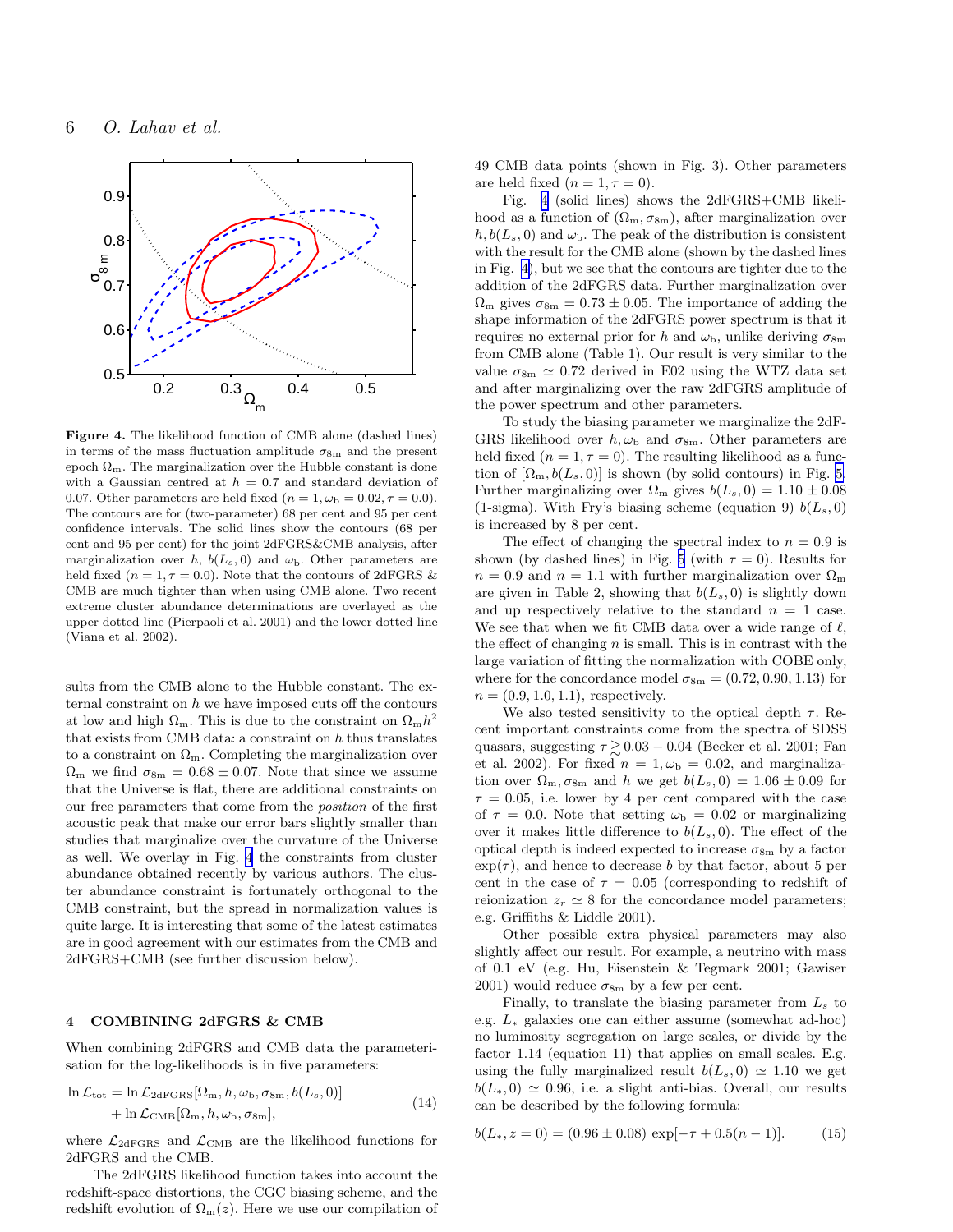<span id="page-6-0"></span>

Figure 5. The result of a joint likelihood 2dFGRS+CMB (solid lines). The marginalization (without any external priors) is over  $h, \omega_{\rm b}$  and  $\sigma_{8\rm m}$ . Other parameters are held fixed  $(n = 1, \tau = 0)$ . The contours are for (two-parameter) 68 per cent and 95 per cent confidence intervals. The dotted lines represent the 1-sigma envelope for  $\beta(L_s, 0)$ , based on  $\beta(L_s, z_s) = 0.43 \pm 0.07$  from Peacock et al (2000) and the CGC model. The result of a joint likelihood  $2dFGRS+CMB$  for  $n = 0.9$  is marked by the dashed contours (68) per cent and 95 per cent).

**Table 2.** The biasing parameter  $b(L_s, z = 0)$  from the full Maximum Likelihood solution (equation 14), and marginalization over  $(h, \omega_{\rm b}, \sigma_{8\rm m}, \Omega_{\rm m})$  without any external priors (apart from the third entry, where  $\omega_{\rm b} = 0.02$ ).

| Data                                                        | $b(L_s, 0)$     |
|-------------------------------------------------------------|-----------------|
| 2dFGRS+CBMD $(n = 1.0, \tau = 0)$                           | $1.10 \pm 0.08$ |
| 2dFGRS+CBMD $(n = 0.9, \tau = 0)$                           | $1.08 \pm 0.09$ |
| 2dFGRS+CBMD $(n = 1.1, \tau = 0)$                           | $1.15 \pm 0.09$ |
| 2dFGRS+CBMD $(n = 1.0, \tau = 0.05, \omega_{\rm b} = 0.02)$ | $1.06 \pm 0.09$ |
|                                                             |                 |

# 5 COMPARISON WITH OTHER MEASUREMENTS

# 5.1 Other estimates of 2dFGRS amplitude of fluctuations

An independent measurement from 2dFGRS comes from redshift-space distortions on scales  $< 10 h^{-1}$  Mpc (Peacock et al. 2000). This gives  $\beta(L_s, z_s) = 0.43 \pm 0.07$ . In Fig. 5 we show this constraint, after translating it to  $\beta(L_s, z = 0)$  via the CGC model. We see consistency with our present analysis at the level of 1-sigma. Using the full likelihood function in the  $(b, \Omega_m)$  plane (Fig. 5) we derive a slightly larger (but consistent) value,  $\beta(L_s, z_s) \simeq 0.48 \pm 0.06$ .

A study of the bispectrum of the 2dFGRS (Verde et al. 2001) on smaller scales  $(0.1 \, < \, k \, < \, 0.5 \, h \, \text{Mpc}^{-1})$  sets constraints on deviations from linear biasing, and it gives a best-fit solution consistent with linear biasing of unity. The agreement with the result of the present paper is impressive, given that the methods used are entirely different. In fact, by matching the two results one can get constraints on e.g.  $\tau \lesssim 0.2$ .

## 5.2 Comparison with other independent measurements

## 5.2.1 SDSS

Maximum Likelihood analysis of the early Sloan Digital Sky Survey (SDSS) by Szalay et al. (2001) finds from the projected distribution of galaxies in the magnitude bin  $20 \leq r^* \leq 21$  (median redshift  $z_m = 0.33$ ) a shape parameter  $\Gamma \simeq \Omega_{\rm m} h = 0.183 \pm 0.04$  and a linear real-space  $\sigma_{8g}^{R}(z=0) = 0.785 \pm 0.053$  (1-sigma errors), assuming a flat  $\widetilde{\Lambda}$ CDM model with  $\Omega_{\rm m} = 1 - \Omega_{\Lambda} = 0.3$ , for the case of no evolution of galaxy clustering, equivalent to our CGC model (see also Dodelson et al. 2001). To convert the SDSS  $r^*$  magnitude we use models similar to those given in Norberg et al. (2001b), where we find that for  $z_m \simeq 0.33$ ,  $b_J \simeq r^* + 1$ (for the mix of galaxy populations). Hence at that redshift  $r^* = 20$  corresponds to absolute  $M_{b,j} \simeq -19.4$  (in a flat  $\Omega_{\rm m} = 0.3$  Universe), which with appropriate K and evolution correction gives a rest-frame  $M_{b_1} \simeq -19.6$ . This is in fact very close to  $L_{*}$  of the 2dFGRS. Hence the derived SDSS value,  $\sigma_{8g}^{R}(L_{*}, z=0) = 0.785$ , is in accord with the real-space values of we get from 2dFGRS.

#### 5.2.2 Cluster abundance

A popular method for constraining  $\sigma_{8m}$  and  $\Omega_m$  on scales of  $\sim 10 h^{-1}$  Mpc is based on the number density of rich galaxy clusters. Four recent analyses span a wide range of values, but interestingly they are all orthogonal to our CMB and 2dF constraints (Fig. 4) .

Pierpaoli, Scott & White (2001) derived a high value, while Seljak (2001), Reiprich & Boehringer (2002), and Viana, Nichol & Liddle (2002) found lower values:

$$
\sigma_{8m} \simeq 0.50 \,\Omega_{\rm m}^{-0.6}
$$
  
\n
$$
\sigma_{8m} \simeq 0.44 \,\Omega_{\rm m}^{-0.44}
$$
  
\n
$$
\sigma_{8m} \simeq 0.43 \,\Omega_{\rm m}^{-0.38}
$$
  
\n
$$
\sigma_{8m} \simeq 0.38 \,\Omega_{\rm m}^{-0.48 + 0.27 \Omega_{\rm m}}
$$
\n(16)

respectively. For  $\Omega_{\rm m}$  = 0.3 these results correspond to  $\sigma_{8m} \simeq 1.02; 0.75; 0.68; 0.61$  respectively (with typical errors of 10 per cent). The high value agrees with numerous earlier studies by Eke et al. (1998) and others which were based on temperature functions, and it remains to be understood why the recent values are so low. The discrepancy between the different estimates is in part due to differences in the assumed mass-temperature relation. The cluster physics still needs to be better understood before we can conclude which of the above results is more plausible. We see in Fig. 4 that the lower cluster abundance results are actually in good agreement with our value from the 2dFGRS+CMB,  $\sigma_{8m} \simeq 0.73 \pm 0.05.$ 

#### 5.2.3 Cosmic shear

The measurements of weak gravitational lensing (cosmic shear) are sensitive to the amplitude of the matter power spectrum on mildly non-linear scales. Van Waerbeke et al. (2001), Rhodes, Refregier & Groth (2001) and and Bacon et al. (2002) find respectively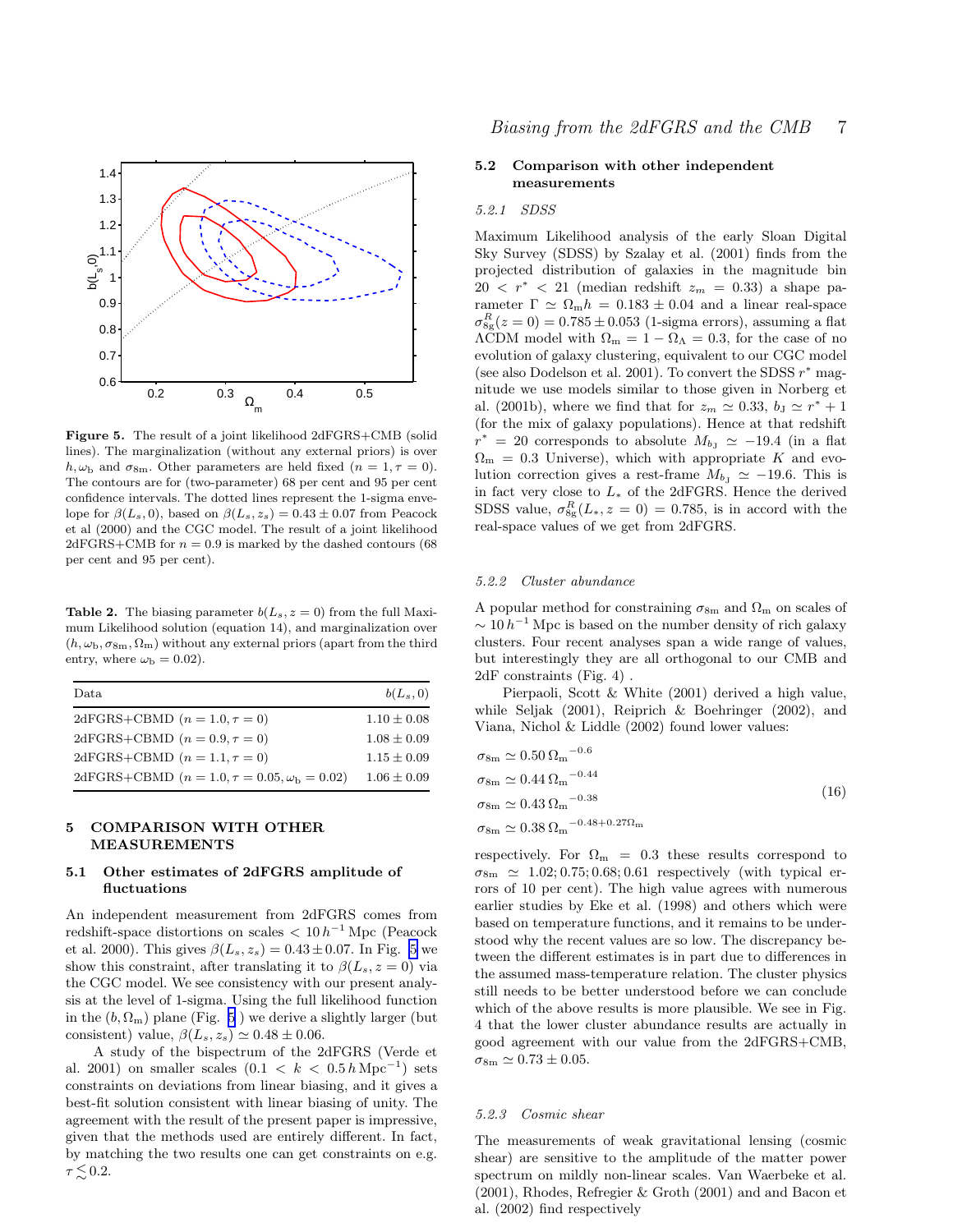8 O. Lahav et al.

$$
\sigma_{8\text{m}} \simeq 0.43 \,\Omega_{\text{m}}^{-0.6}
$$
  
\n
$$
\sigma_{8\text{m}} \simeq 0.51 \,\Omega_{\text{m}}^{-0.48}
$$
  
\n
$$
\sigma_{8\text{m}} \simeq 0.43 \,\Omega_{\text{m}}^{-0.68}
$$
\n(17)

(with errors of about 20 per cent). These estimates are higher than the  $\sigma_8$ m value that we obtain from 2dF-GRS+CMB, but note the large error bars in this recently developed method.

#### 6 DISCUSSION

We have combined in this paper the latest 2dFGRS and CMB data. The first main result of this joint analysis is the normalization of the mass fluctuations,  $\sigma_{8m} = 0.73 \pm 0.05$ . This normalization is lower than the COBE normalization and previous estimates from cluster abundance, but it is actually in agreement with recently revised cluster abundance normalization. The results from cosmic shear are still somewhat higher, but with larger error bars.

The second result is for the biasing parameter for optically-selected  $L_s$  galaxies,  $b(L_s, 0) = 1.10 \pm 0.08$ , which is just consistent with no biasing ('light traces mass') on scales of tens of Mpc. When translated to  $L_*$  via a correction valid for small scales we get a slight anti-bias,  $b(L_*,0) \simeq 0.96$ . Although biasing was commonly neglected until the early 1980s, it has become evident that on scales  $\lesssim$  10  $h^{−1}$  Mpc different galaxy populations exhibit different clustering amplitudes, the so-called morphology-density relation (e.g. Dressler 1980; Hermit et al. 1996; Norberg et al. 2002). Biasing on small scales is also predicted in the simulations of hierarchical clustering from CDM initial conditions (e.g. Benson et al. 2000). It is important therefore to pay attention to the scale on which biasing operates. Our result of linear biasing of unity on scales  $(\gtrsim 10 h^{-1}$  Mpc) is actually in agreement with predictions of simulations (e.g. Blanton et al. 2000 Benson et al. 2000; Somerville et al. 2001). It was also demonstrated by Fry (1996) that even if biasing was larger than unity at high redshift, it would converge towards unity at late epochs (see equation 9).

We note that in deriving these results from the 2dFGRS and the CMB, we have had to consider various corrections due to astrophysical and cosmological effects:

• redshift-space distortions cause the amplitude in redshift space to be  $\sim$  15 per cent larger than that in real space.

• The evolution of biasing with redshift (for our simple constant galaxy clustering model) gives a biasing that is  $\sim$  10 per cent higher at  $z_s = 0.17$  than at redshift zero.

• If luminosity-dependent biasing also holds on large scales then the biasing parameter  $b(L_s = 1.9L_*)$  is ~ 15 per cent higher than that of  $L_*$  galaxies.

• On the CMB side, an optical depth  $\tau = 0.05$  due to reionization reduces the derived biasing parameter b by  $\sim 5$ per cent. Changing the spectral index from  $n = 1$  to  $n = 0.9$ (for both the CMB and 2dFGRS) also reduces b by  $\sim$  5 per cent.

While we included these corrections in our analysis we note that they are model dependent, and these theoretical uncertainties combined may account for  $\sim 5 - 10$  per cent uncertainty over and above the statistical random errors.

It may well be that in the future the cosmological parameters will be fixed by CMB, SNe etc. Then, for fixed reasonable cosmological parameters, one can use redshift surveys to study biasing, evolution, etc. This paper is a modest illustration of this approach. Future work along these lines will include exploring non-linear biasing models (e.g. Dekel & Lahav 1999; Sigad, Branchini & Dekel 2001; Verde et al. 2001) per spectral type (Madgwick et al 2002; Norberg et al. 2002; Hawkins et al. (2001, in preparation) and the detailed variation of other galaxy properties with local mass density.

#### ACKNOWLEDGMENTS

The 2dF Galaxy Redshift Survey was made possible through the dedicated efforts of the staff of the Anglo-Australian Observatory, both in creating the 2dF instrument and in supporting it on the telescope. We thank Oystein Elgaroy, Andrew Firth and Jerry Ostriker for helpful discussions.

#### REFERENCES

- Bacon D.J., Massey R.J., Refregier A.R., Ellis, R.S. 2002, MN-RAS, submitted, [astro-ph/0203134](http://arXiv.org/abs/astro-ph/0203134)
- Bahcall N.A., Ostriker J.P., Perlmutter S., Steinhardt P.J., 1999, Science, 284, 148
- Becker R.H., et al., 2001, ApJ, accepted, [astro-ph/0108097](http://arXiv.org/abs/astro-ph/0108097)
- Benson A.J., Cole S., Frenk C.S., Baugh C.M., Lacey C.G., 2000, MNRAS, 311, 793
- Blanton M., Cen R., Ostriker J.P., Strauss M.A., Tegmark M., 2000. ApJ, 531, 1
- Bridle S.L., Eke V.R. Lahav O., Lasenby A.N., Hobson M.P., Cole S., Frenk C.S., Henry J.P., 1999, MNRAS, 310, 565
- Bridle S.L., Zehavi I., Dekel A., Lahav O., Hobson M.P., Lasenby A.N., 2001a, MNRAS, 321, 333

Bridle S.L., Crittenden R., Melchiorri A., Hobson M.P., Kneissl R., Lasenby A., 2001b, MNRAS, submitted, [astro-ph/0112114](http://arXiv.org/abs/astro-ph/0112114)

- Bunn E.F., White M., 1997, ApJ, 480, 6
- Colless M. & the 2dFGRS team, 2001, MNRAS, 328, 1039
- de Bernardis P., et al., 2002, ApJ, 564, 559
- Dekel A., Lahav O., 1999, ApJ, 520, 24
- Dodelson S. & the SDSS team, 2001, ApJ, submitted, [astro](http://arXiv.org/abs/astro-ph/0107421)[ph/0107421](http://arXiv.org/abs/astro-ph/0107421)
- Dressler A., 1980, ApJ, 236, 351
- Efstathiou G. & the 2dFGRS team, 2002, MNRAS, 330, 29 (E02)
- Eisenstein D.J., Hu W., 1998, ApJ, 496, 605
- Eke V.R., Cole S., Frank C.S., Henry P.J., 1998, MNRAS, 298, 1145
- Elgaroy O., Gramann M., Lahav O., 2002, MNRAS, 333, 93
- Fan, X., et al., 2002, AJ, 123, 1247
- Feldman H.A., Kaiser N., Peacock J.A., 1994, ApJ, 426, 23
- Freedman W.L., et al., 2001, ApJ, 553, 47
- Fry J.N., 1996, ApJ, 461, L65
- Gawiser E., 2000, Proceedings of PASCOS99 Conference, Lake Tahoe, CA 1999, [astro-ph/0005475](http://arXiv.org/abs/astro-ph/0005475)
- Griffiths, L., Liddle A., 2001, MNRAS, 324, 769
- Halverson N.W., et al., 2002, ApJ, 568, 38
- Hancock S., Rocha G., Lasenby A.N., Gutierrez C.M., 1998, MN-RAS, 294, L1
- Hermit S., Santiago B.X., Lahav O., Strauss M.A., Davis M., Dressler A., Huchra J.P., 1996, MNRAS, 283, 709
- Hu W., Eisenstein D.J., Tegmark M., 1998, Phys. Rev. Lett., 80, 5255